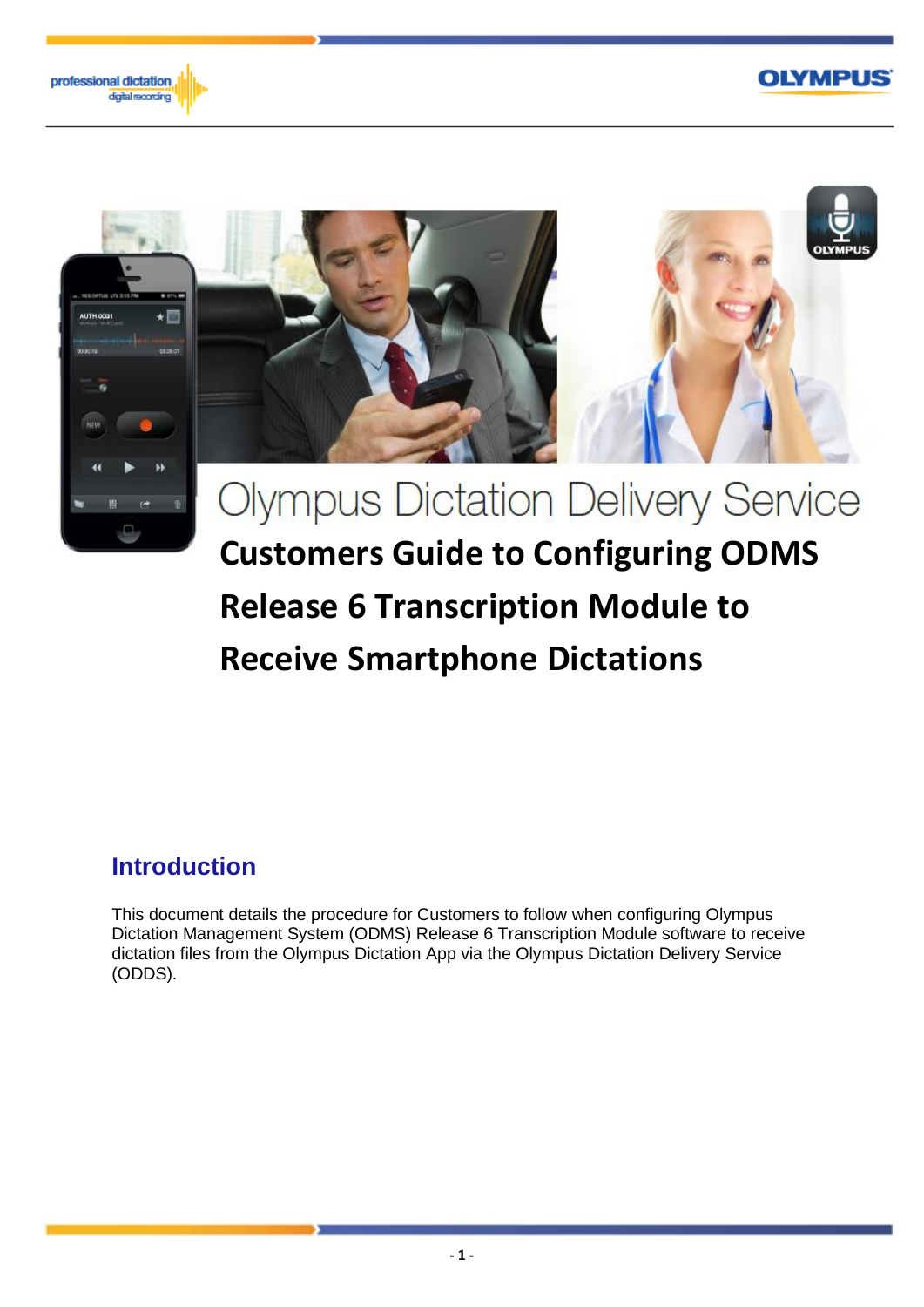



## **Select E-mail/FTP Profile & Choose Receive Method**

Open ODMS Transcription Module. Go to [Tools] > [Options] and select the [Email/FTP] Tab.

| <b>D</b> Option Settings                                                                                      |          |                      |                                                                                                        |                                                                           |                                       |                                                                                                                        | $\mathcal{P}$<br>$\Sigma$ |
|---------------------------------------------------------------------------------------------------------------|----------|----------------------|--------------------------------------------------------------------------------------------------------|---------------------------------------------------------------------------|---------------------------------------|------------------------------------------------------------------------------------------------------------------------|---------------------------|
| <b>Folder Design</b>                                                                                          | Workflow | <b>User Settings</b> | E-mail / FTP                                                                                           | Device                                                                    | Update                                |                                                                                                                        |                           |
| $\approx$<br>E-mail / FTP<br>$\sim$ E-mail<br><b>FTP FTP</b><br>Send / Receive<br>大國<br><b>EXECUTE:</b> Proxy |          | E-mail<br>Attachment | Select the E-mail Profile to send file.<br>Default profile<br>$\triangledown$ Limit attachment size to | Modify<br>limit, the attachment will be sent in multiple E-mail messages. | Christina Popoff [Notes]<br>Add<br>10 | Remove<br>Specify the limit for E-mail message attachments in MB. If the attachments exceed the specified<br>$\div$ MB |                           |

Select 'E-mail' or 'FTP' from the left pane and select from an existing E-mail or FTP profile or create a new profile.



**Note:** Please refer to '*ODMS – E-mail Configuration for Transcription Module*' or '*ODMS – FTP Configuration for Transcription Module*' for more information on creating an E-mail or FTP Profile within ODMS Release 6 Transcription Module.

Select the [Workflow] Tab and choose 'Receive' from the left pane. Check the box to choose your desired protocol to receive dictations.

| <b>Option Settings</b><br>D.                                                                                                                                                         |          |                      |                        |                                     |        |                                                                                                              |
|--------------------------------------------------------------------------------------------------------------------------------------------------------------------------------------|----------|----------------------|------------------------|-------------------------------------|--------|--------------------------------------------------------------------------------------------------------------|
| <b>Folder Design</b>                                                                                                                                                                 | Workflow | <b>User Settings</b> | E-mail / FTP           | Device                              | Update |                                                                                                              |
| 鈞<br>Workflow<br>i—"⊟ General<br><b>Download</b><br><b>Advanced Download</b><br>Import<br><br>Receive<br>Notification<br>-8€ Routing<br>Voice Recognition<br><b>E</b><br>$-$ Conoral |          | Receive              | E-mail<br>$\nabla$ FTP | Christina Popoff<br><b>Drive HQ</b> |        | Activate and select the appropriate method and profile type by which to receive files.<br>Change the profile |

Press the [Apply] Button to save your settings.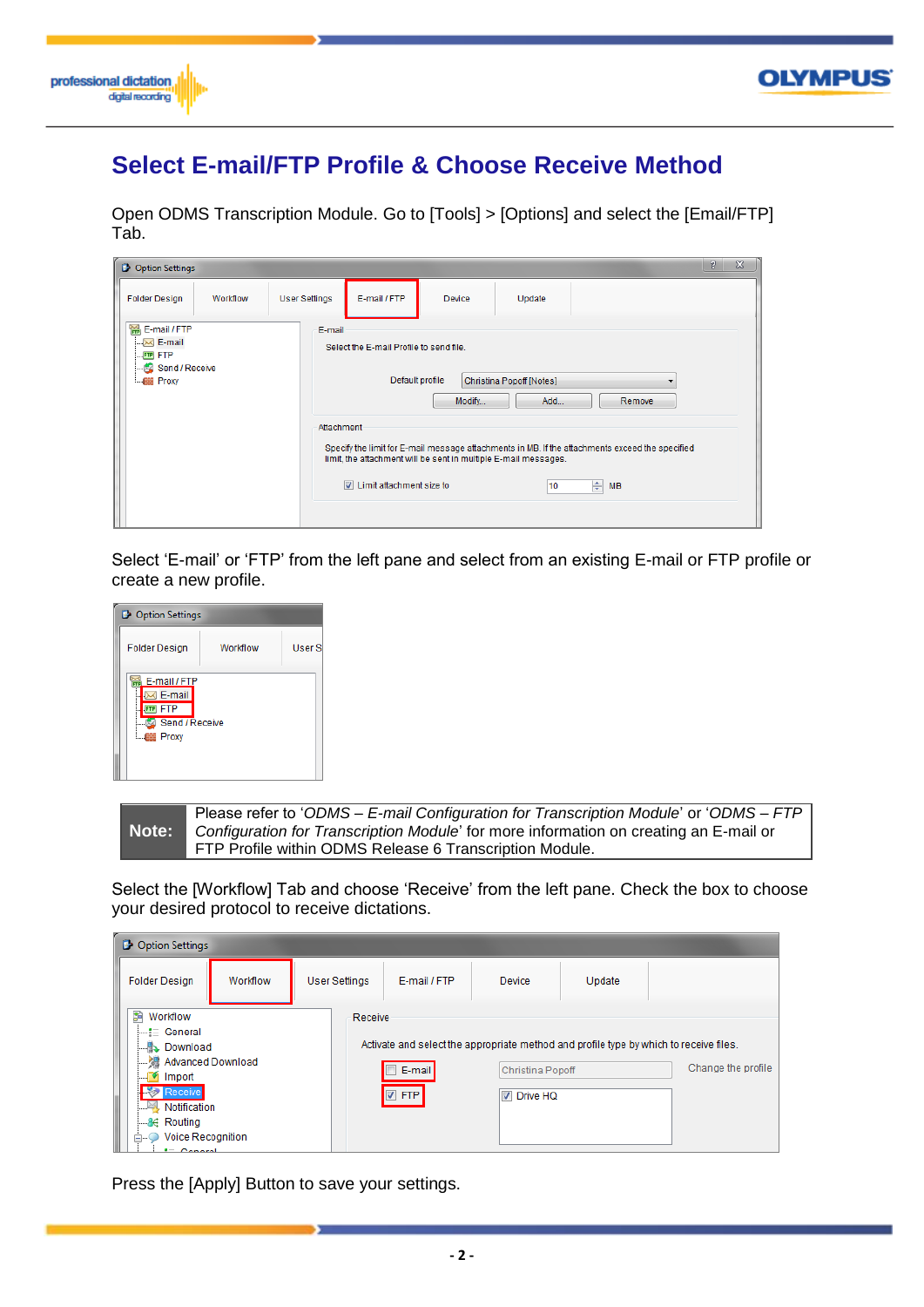



### **Manually Receive Dictations**

Once you have successfully registered your E-Mail/FTP Profile and configured your Receive method, you are able to manually check for new dictation files by performing a [Send and Receive].

To do this, select the [Send and Receive Icon] on the [Toolbar] of the main window.



Alternatively, go to [Tools] > [Send and Receive] and select [Receive].

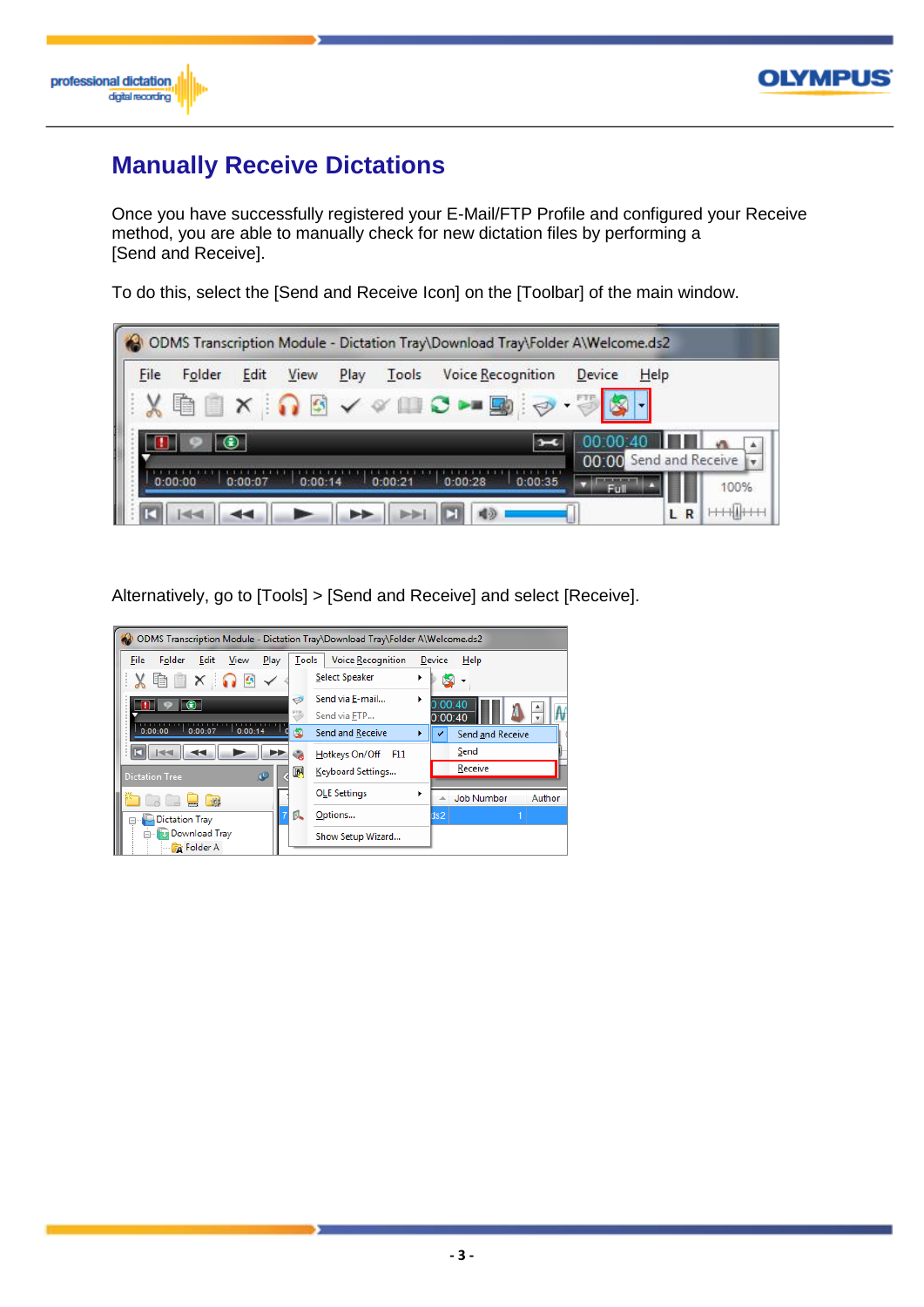



# **Configure Automatic Receiving of Files**

ODMS Release 6 Transcription Module can be configured to automatically receive dictation files via your specified receive method.

Go to [Tools] > [Options] and select the [Email/FTP] Tab.

| <b>D</b> Option Settings                                                                     |          |                      |                                                                                                                             |        |        |                                                                                                                     | P | $\boldsymbol{\Sigma}$ |
|----------------------------------------------------------------------------------------------|----------|----------------------|-----------------------------------------------------------------------------------------------------------------------------|--------|--------|---------------------------------------------------------------------------------------------------------------------|---|-----------------------|
| <b>Folder Design</b>                                                                         | Workflow | <b>User Settings</b> | E-mail / FTP                                                                                                                | Device | Update |                                                                                                                     |   |                       |
| 쯺 E-mail / FTP<br>$\sim$ E-mail<br><b>FTP FTP</b><br>Send / Receive<br><b>EXECUTE:</b> Proxy |          |                      | E-mail<br>Select the E-mail Profile to send file.<br>Default profile<br>Christina Popoff [Notes]<br>Add<br>Remove<br>Modify |        |        |                                                                                                                     |   |                       |
|                                                                                              |          |                      | Attachment<br>limit, the attachment will be sent in multiple E-mail messages.<br>$\triangledown$ Limit attachment size to   |        | 10     | Specify the limit for E-mail message attachments in MB. If the attachments exceed the specified<br>$\Rightarrow$ MB |   |                       |

Select 'Send / Receive' from the left pane.

| Option Settings                                                         |          |        |  |  |  |  |  |  |  |
|-------------------------------------------------------------------------|----------|--------|--|--|--|--|--|--|--|
| <b>Folder Design</b>                                                    | Workflow | User S |  |  |  |  |  |  |  |
| E-mail / FTP<br>E-mail<br><b>FTP</b><br>Send / Receive<br>Proxy<br>└─€第 |          |        |  |  |  |  |  |  |  |

In the *Receive Interval* section, place a tick next to 'Automatically receive files via Email / FTP' and select the frequency in which you wish to check for new dictations.

| Option Settings                                                                     |          |                      |                                          |                                                                                                              |                   | ∼ |
|-------------------------------------------------------------------------------------|----------|----------------------|------------------------------------------|--------------------------------------------------------------------------------------------------------------|-------------------|---|
| <b>Folder Design</b>                                                                | Workflow | <b>User Settings</b> | E-mail / FTP                             | <b>Device</b>                                                                                                | Update            |   |
| E-mail / FTP<br>$\sim$ E-mail<br><b>FIP FTP</b><br>Send / Receive<br><b>E</b> Proxy |          |                      | Receive Interval<br><b>Send Interval</b> | Automatically receive files via E-mail / FTP<br>Check every: 10<br>Automatically send files via F-mail / FTP | $\div$<br>minutes |   |

Select [Apply] to save your settings.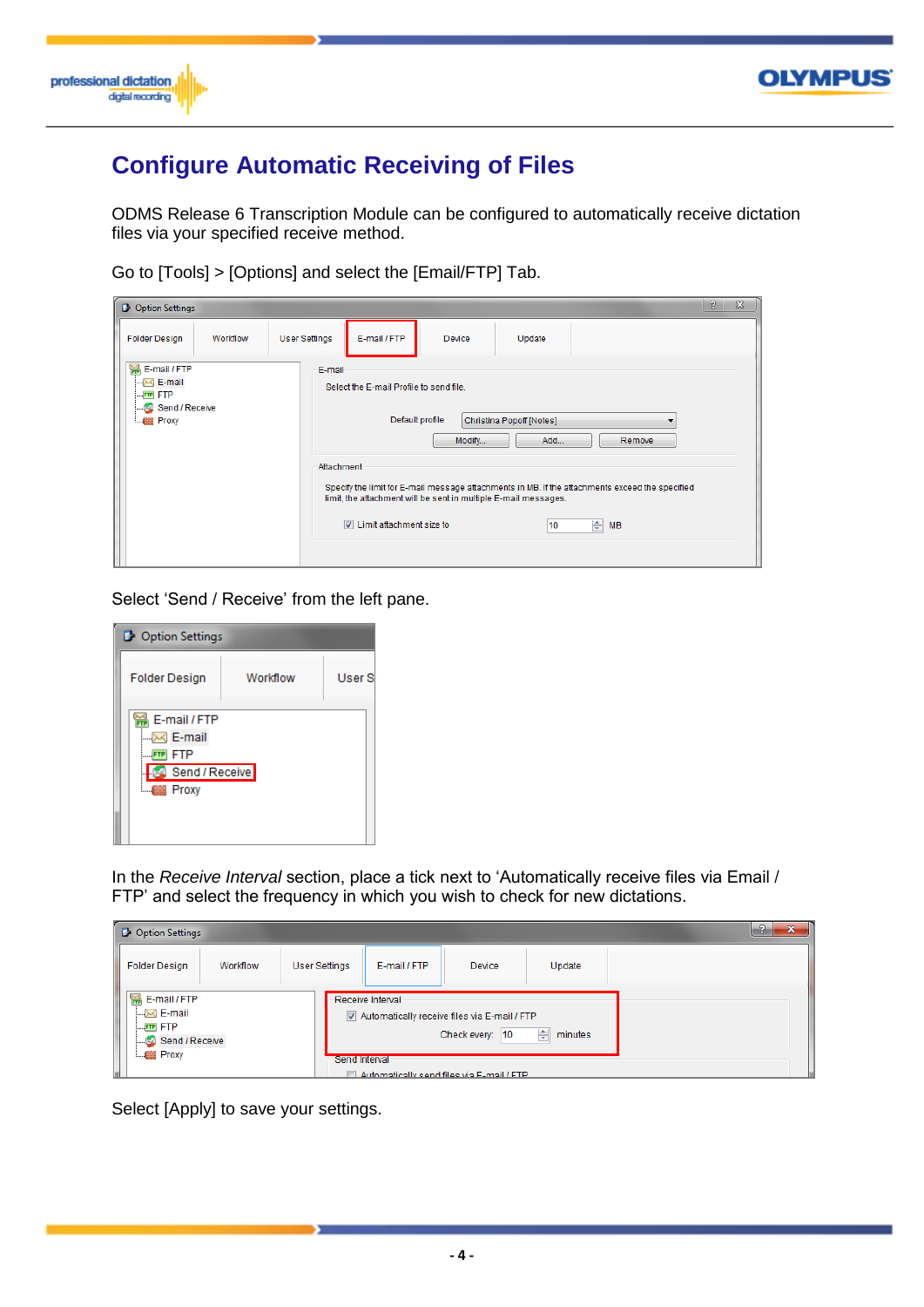



# **Configure Routing of Smartphone Dictations to a Specified Folder**

ODMS Release 6 Transcription Module software allows you to set a Routing Rule for received dictations so they are directed to a specified destination folder when received. By default, all dictations received via E-mail or FTP will go to the Inbox. Dictations can be routed to a specified folder based on the sender.

Go to [Tools] > [Options] and select the [Workflow] Tab. Choose 'Routing' from the left pane.

| Option Settings                                                                                                                                                                                                        |               |                                         |                    |        |                                                                                                                                                                                                              | -92<br>x |
|------------------------------------------------------------------------------------------------------------------------------------------------------------------------------------------------------------------------|---------------|-----------------------------------------|--------------------|--------|--------------------------------------------------------------------------------------------------------------------------------------------------------------------------------------------------------------|----------|
| Workflow<br><b>Folder Design</b>                                                                                                                                                                                       | User Settings | E-mail / FTP                            | <b>Device</b>      | Update |                                                                                                                                                                                                              |          |
| <b>SA</b> Workflow<br>$\leftarrow \equiv$ General<br>—‼s⊾ Download<br><b>Manufacture Service Service Service Service Service Service Service Service Service Service Service Service S</b><br>$\Box$ Import<br>Receive |               | Dictation Routing<br>alternate location |                    |        | Create automatic routing rule for dictation received via E-mail / FTP to specified destination folder<br>(Inbox folder by default). You can also specify return document option to the original sender or an |          |
| Notification<br>84 Routing<br><b>Voice Recognition</b><br>白…<br>i—i⊟ General<br><b>Background Voice Recognition</b><br><b>Tayt Correction</b>                                                                          |               | Sender                                  | <b>Destination</b> |        | Receiver                                                                                                                                                                                                     |          |

In the *'Dictation Routing'* section, press the [Add...] Button to create a routing rule.

| alternate location. |                    |               |  |
|---------------------|--------------------|---------------|--|
| Sender              | <b>Destination</b> | Receiver      |  |
|                     |                    |               |  |
|                     |                    |               |  |
|                     |                    |               |  |
|                     |                    |               |  |
|                     |                    |               |  |
|                     |                    |               |  |
|                     |                    |               |  |
|                     |                    |               |  |
|                     |                    |               |  |
|                     | Modify             | Add<br>Remove |  |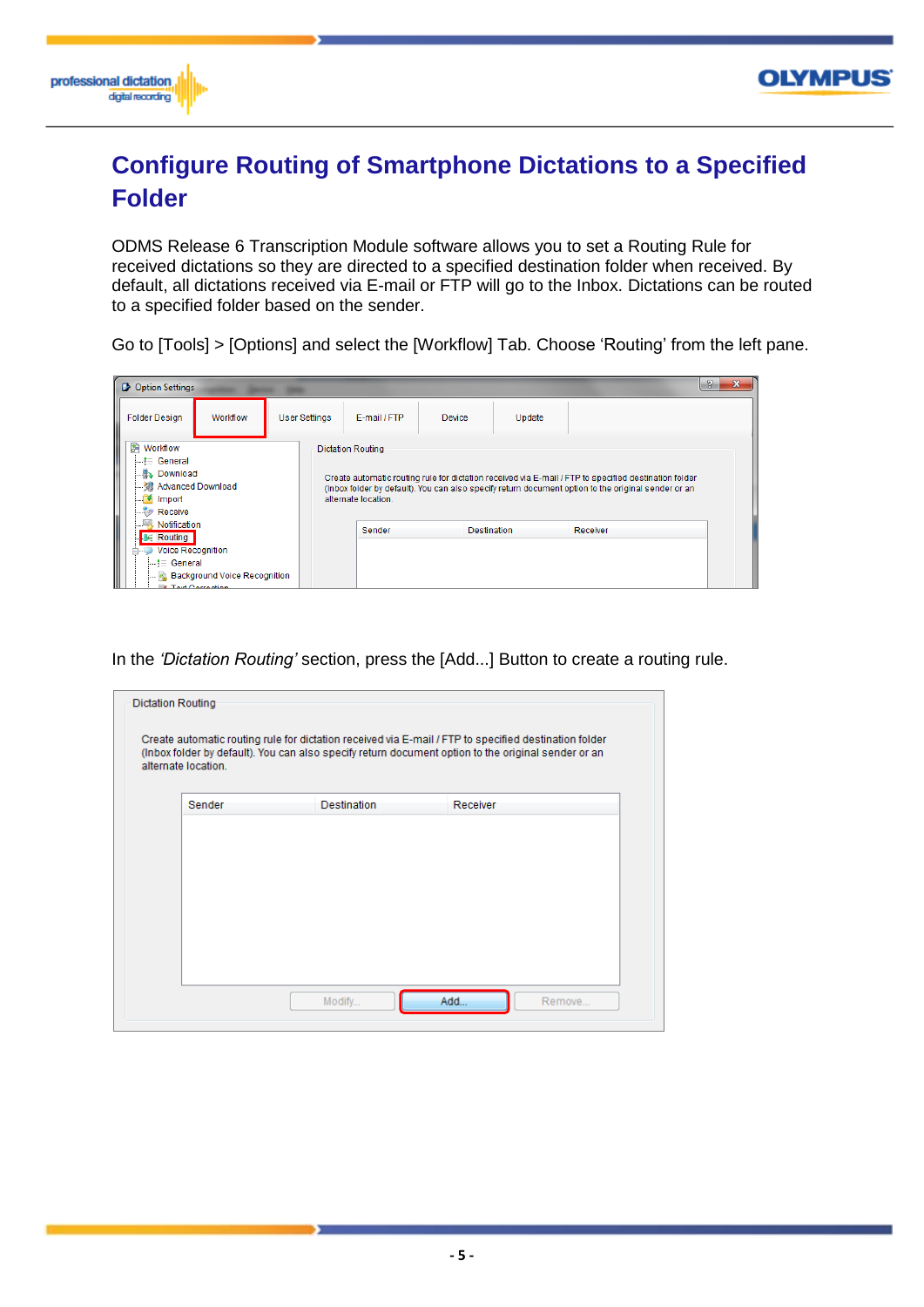



The Routing Settings window is displayed.

Select either 'E-mail' or 'FTP' for the Protocol for your received dictations.

| <b>Routing Settings</b>                                                     |                                                                                                                                                                                                                                                                                                                                         |                                                                   |       |                                                                                  | X |  |  |  |  |
|-----------------------------------------------------------------------------|-----------------------------------------------------------------------------------------------------------------------------------------------------------------------------------------------------------------------------------------------------------------------------------------------------------------------------------------|-------------------------------------------------------------------|-------|----------------------------------------------------------------------------------|---|--|--|--|--|
| Dictation sender                                                            |                                                                                                                                                                                                                                                                                                                                         |                                                                   |       |                                                                                  |   |  |  |  |  |
|                                                                             |                                                                                                                                                                                                                                                                                                                                         | Specify the E-mail address or FTP address of dictation sender.    |       |                                                                                  |   |  |  |  |  |
| Protocol:                                                                   | <b>O</b> E-mail                                                                                                                                                                                                                                                                                                                         | <b>FTP</b>                                                        |       |                                                                                  |   |  |  |  |  |
| Sender:                                                                     |                                                                                                                                                                                                                                                                                                                                         |                                                                   |       | Address Book                                                                     |   |  |  |  |  |
| Destination for dictation                                                   |                                                                                                                                                                                                                                                                                                                                         |                                                                   |       |                                                                                  |   |  |  |  |  |
| Specify the folder to save dictations received.                             |                                                                                                                                                                                                                                                                                                                                         |                                                                   |       |                                                                                  |   |  |  |  |  |
| <b>Destination Folder:</b>                                                  |                                                                                                                                                                                                                                                                                                                                         | <b>Inbox</b>                                                      |       |                                                                                  |   |  |  |  |  |
| Properties'.<br>Send the transcribed document to alternate address/location | To receive encrypted dictations, you must specify Inbox folder and set a decryption<br>password to the folder.You can set the Inbox folder and password settings in 'Folder<br>Automatic document creation and sending<br>Use automatic document creation and sending function<br>send the transcribed document to the dictation sender |                                                                   |       |                                                                                  |   |  |  |  |  |
|                                                                             |                                                                                                                                                                                                                                                                                                                                         |                                                                   |       |                                                                                  |   |  |  |  |  |
| Protocol:                                                                   | ◎ E-mail                                                                                                                                                                                                                                                                                                                                |                                                                   | O FTP |                                                                                  |   |  |  |  |  |
| Receiver:                                                                   |                                                                                                                                                                                                                                                                                                                                         |                                                                   |       | Preset                                                                           |   |  |  |  |  |
| Notes:                                                                      |                                                                                                                                                                                                                                                                                                                                         | Document for the reply will be created using a matching template. |       | Specify template matching conditions in [Transcription] - [Open Word Processor]. |   |  |  |  |  |
|                                                                             |                                                                                                                                                                                                                                                                                                                                         |                                                                   |       | Cancel<br>OK                                                                     |   |  |  |  |  |

#### **If E-mail is Selected...**

Press the [Address Book...] Button to bring up your E-mail Address Book.

| <b>Routing Settings</b> |                |                                                                |              |
|-------------------------|----------------|----------------------------------------------------------------|--------------|
| Dictation sender        |                | Specify the E-mail address or FTP address of dictation sender. |              |
| Protocol:               | $\odot$ E-mail | $\circledcirc$ ftp                                             |              |
| Sender:                 |                |                                                                | Address Book |

From the 'Address Book:' section, choose the e-mail address for dictation received from the Olympus Dictation Delivery Service [\(odp\\_notice@dictation-portal.com\)](mailto:odp_notice@dictation-portal.com), and press the [->] Button to add it to the 'Sender:' list. Press the [OK] Button to finalise.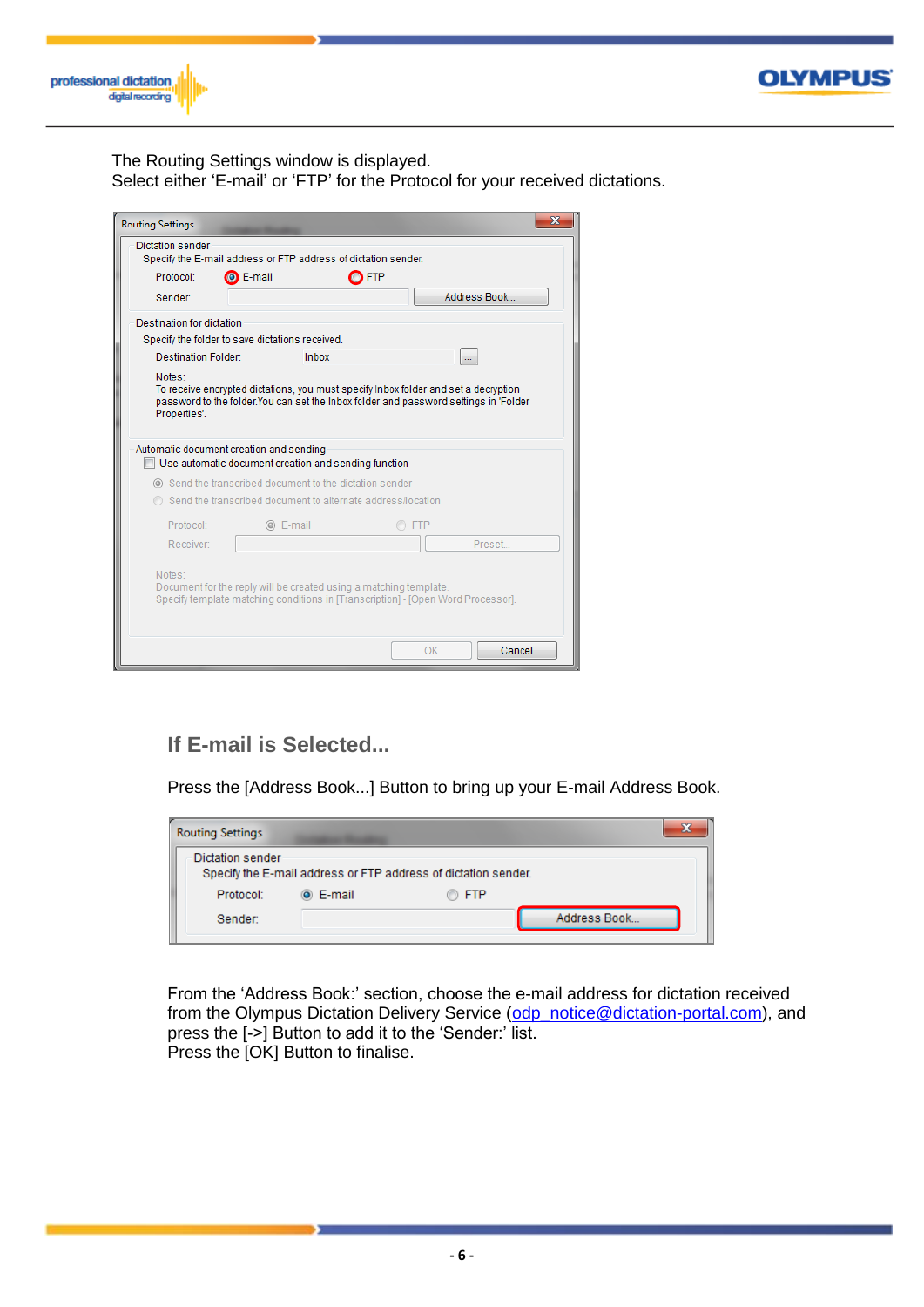

|        | Address Book:                                                     | Sender:                           |
|--------|-------------------------------------------------------------------|-----------------------------------|
|        | ▲<br>Na E-mail Address                                            | <b>B</b> Olympus Delivery Service |
|        | 图 O. "Olympus Imaging Australia" <s< td=""><td></td></s<>         |                                   |
|        | 图 0. "Olympus Imaging Australia" <s< td=""><td></td></s<>         |                                   |
|        | DE O. "Olympus Imaging Australia" <s< td=""><td></td></s<>        |                                   |
|        | □ 0. "Olympus Imaging Australia" <s< td=""><td></td></s<>         |                                   |
| III 0. | <b>U</b> "Olympus Dictation Delivery Ser                          |                                   |
|        | DE O. "Olympus Professional Dictation                             |                                   |
|        | <b>IIIO.</b> "OLYMPUS License ID Order Sy                         |                                   |
|        | 图 O. "Olympus Imaging" <online.ma< td=""><td></td></online.ma<>   |                                   |
|        | iii O. "Olympus MyOlympus" <imagin td="" –<=""><td></td></imagin> |                                   |
|        | m.                                                                |                                   |
|        |                                                                   |                                   |
|        |                                                                   | Delete                            |
|        | New Contact<br>Properties<br><b>Delete</b>                        |                                   |
|        |                                                                   |                                   |

**Note:** Depending on your E-mail Profile type, it may be necessary for you to first register this address in your E-mail's Address Book prior to it being available to select from within the Address Book of ODMS Release 6 Transcription Module.

#### **If FTP is Selected...**

Press the [FTP Profiles...] Button to bring up your available FTP Profiles.

| <b>Routing Settings</b>                                                            |          |       |                     |  |  |  |  |  |
|------------------------------------------------------------------------------------|----------|-------|---------------------|--|--|--|--|--|
| Dictation sender<br>Specify the E-mail address or FTP address of dictation sender. |          |       |                     |  |  |  |  |  |
| Protocol:                                                                          | ◎ E-mail | ⊙ FTP |                     |  |  |  |  |  |
| Sender:                                                                            |          |       | <b>FTP Profiles</b> |  |  |  |  |  |

Highlight the appropriate FTP Profile for dictations that are received from the Olympus Dictation Delivery Service and press the [Select] Button.

| <b>FTP Profiles</b> |                    |          |                        |                | $\mathbf{x}$ |
|---------------------|--------------------|----------|------------------------|----------------|--------------|
| Name                | <b>FTP Address</b> | Login ID | Audio files folder     | Document files | Select       |
| Drive HQ            | ftp.drivehq.com    | OIAS_au  | /OIAS_audio/ChristinaP | My Documents   | Close        |
|                     |                    |          |                        |                |              |
|                     |                    |          |                        |                |              |
|                     |                    |          |                        |                |              |
|                     |                    |          |                        |                |              |
|                     |                    |          |                        |                |              |
|                     |                    | Ш        |                        |                |              |